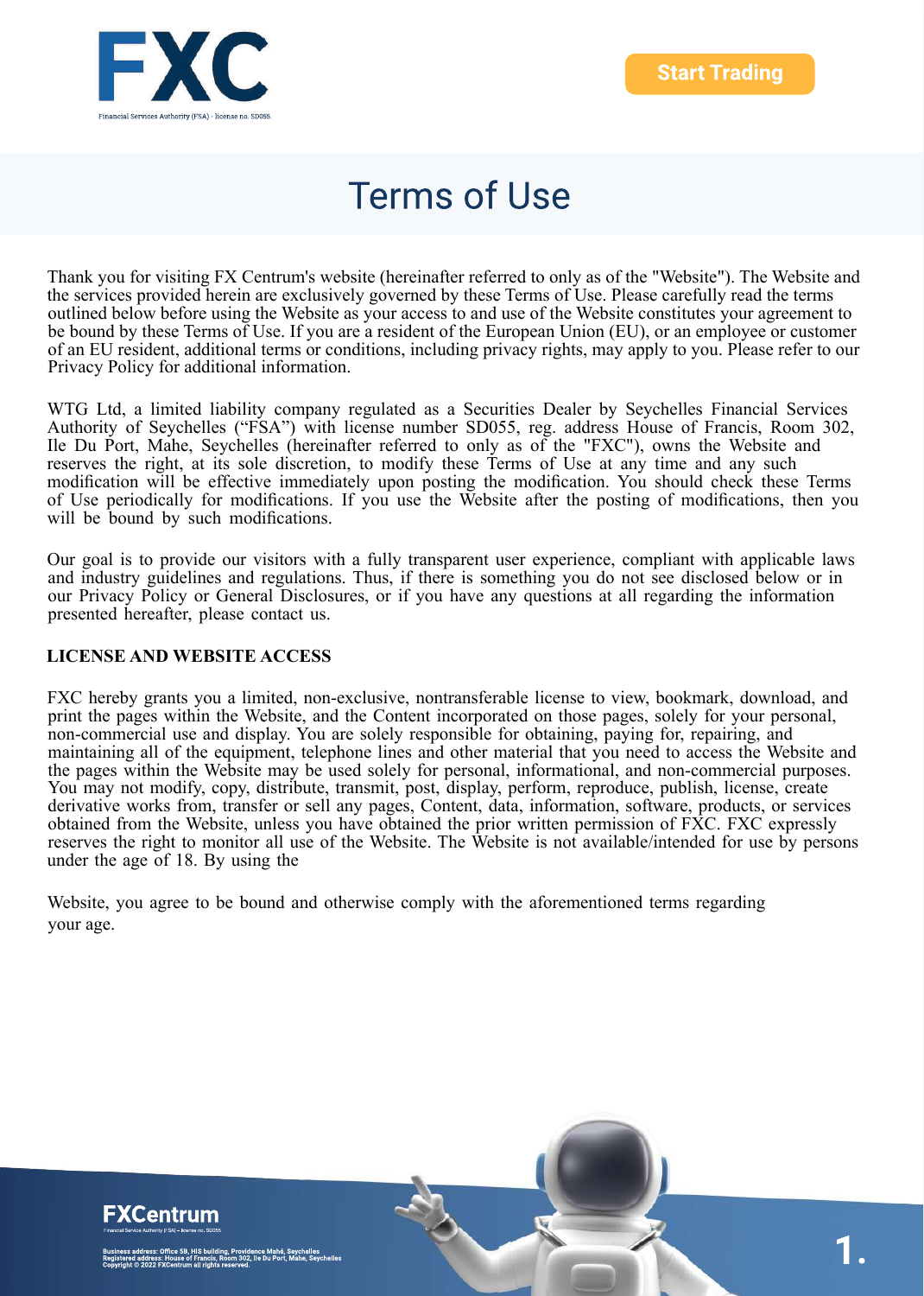

### **NO RECOMMENDATIONS OR ADVICE PROVIDED**

The Website is to be used for informational purposes only as FXC is not registered as a securities broker-dealer or an investment adviser. No information contained on the Website is intended as securities brokerage, investment, tax, accounting, or legal advice, as an offer or solicitation of an offer to sell or buy, or as an endorsement, recommendation, or sponsorship of any company, security or fund.

FXC cannot and does not assess, verify or guarantee the adequacy, accuracy, or completeness of any information, the suitability or profitability of any particular investment, or the potential value of any investment or informational source. You are responsible for conducting your investment research and decisions and should seek the advice of a qualified securities professional before making any investment, and investigate and fully understand all risks before investing. FXC in no way warrants the solvency, financial condition, or investment advisability of any of the securities mentioned on the Website or any linked site. This information contained on the Website is not intended to be used as the sole basis for any the investment decision, nor should it be construed as advice designed to meet the investment needs of any particular investor. For additional information and applicable disclaimers, please see FXC's Terms & Conditions or Risk Disclosure.

#### **REGISTRATION AND USER ACCOUNT RESPONSIBILITIES**

To use the Website or certain parts of it, you may be required to register for a user account; in this case, you agree to provide truthful information when requested, and, if a minimum age is required for eligibility for a user account, you undertake that you are at least the required age. You agree that you are solely responsible for maintaining the confidentiality and security of your username and password, and you are responsible for all acts and/or omissions that occur under the authority of your username. You agree to immediately notify FXC of any unauthorized use of your user account, username, or password. By registering for a user account, you explicitly agree to these Terms of Use, including any amendments made by FXC that are published from time to time. FXC reserves the right to terminate, restrict, or suspend your username privileges at any time, without notice, for any reason whatsoever. You agree that FXC shall not be liable to you or any third party for any termination of your access to the Website.

### **FXCentrum**

ess: Office 5B, HIS building, Providence Mahé, Seychelles<br>ress: House of Francis, Room 302, Ile Du Port, Mahe, Seychelles<br>!22 FXCentrum all rights reserved.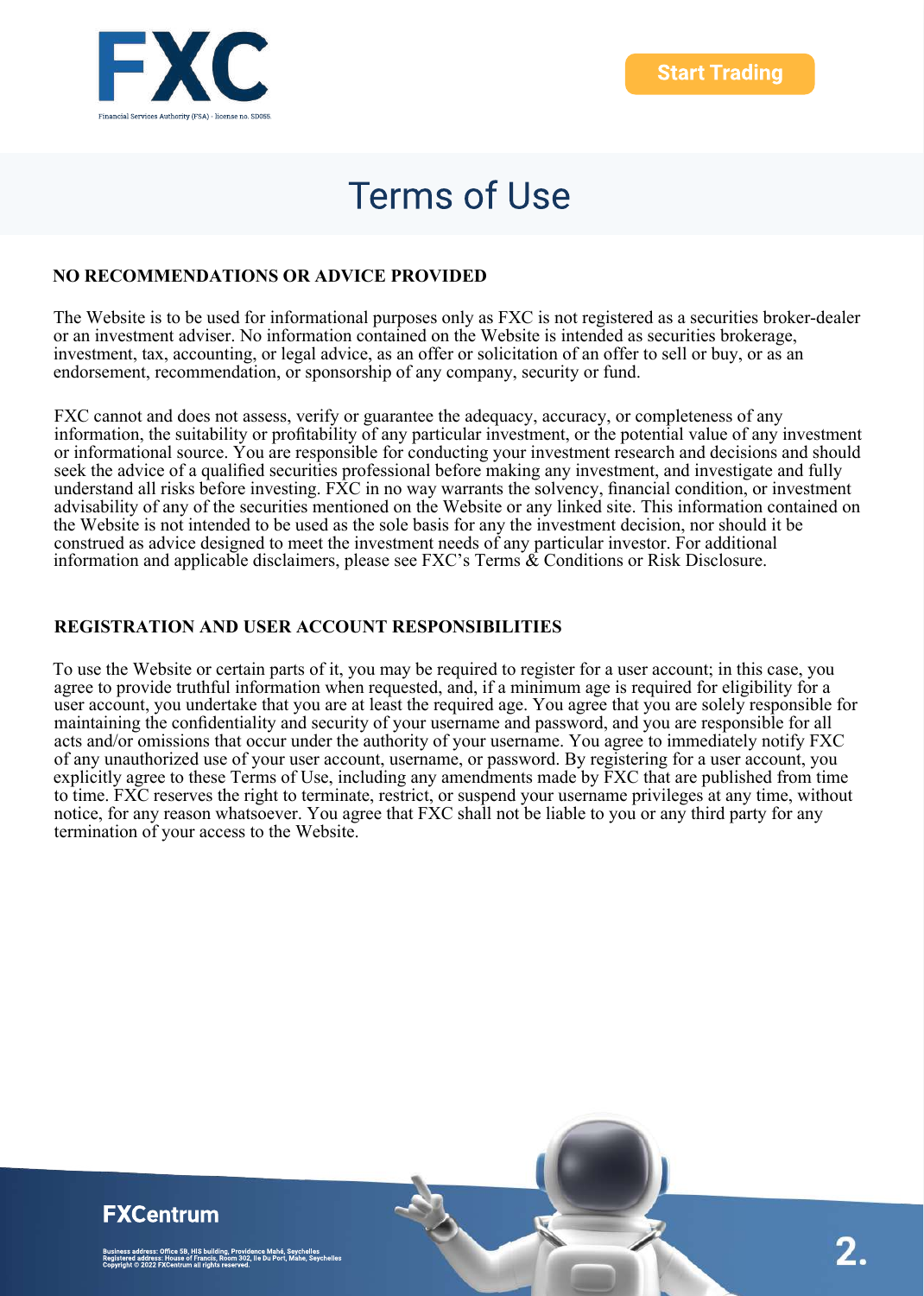

You are solely responsible for your use of such User Areas and use them at your own risk. By using any User Areas, you expressly agree not to post, upload to, transmit, distribute, store, create, or otherwise, publish through the Site any of the following:

Any message, data, information, text, music, sound, photos, graphics, video, code, or any other material ("User Contribution") that is unlawful, libelous, defamatory, obscene, pornographic, indecent, lewd, suggestive, harassing, threatening, invasive of privacy or publicity rights, abusive, inflammatory, fraudulent, or otherwise objectionable; User Contribution to products or services offered by your current employer or by direct competitors of your current employer; User Contribution that would constitute, encourage, or provide instructions for a criminal offense, violate the rights of any party, or otherwise create liability or violate any local, state, national, or international law, including, without limitation, the regulations of the U.S. Securities and Exchange Commission (SEC) or any rules of a securities exchange; User Contribution that may infringe or misappropriate any patent, trademark, trade secret, copyror other intellectual or proprietary right of any party; User Contribution that impersonates any person or entity or otherwise misrepresents your affiliation with a person or entity, including FXC; Unsolicited promotions, political campaigning, advertising, contests, raffles, or solicitations; Private information of any third party; Viruses, corrupted data, or other harmful, disruptive, or destructive files; User Contribution that is unrelated to the topic of the User Area(s) in which such User Contribution is posted; or User Contribution or links to content that, in the sole judgment of FXC, (a) violates the previous subsections herein, (b) is objectionable, (c) restricts or inhibits any other person from using or enjoying the User Areas or the Website, or (d) may expose FXC or its affiliates or its users to any harm or liability of any type.

### **OTHER LINKED SITES**

By providing links to other sites, FXC does not guarantee, approve or endorse the information or products available at these sites, nor does a link indicate any association with or endorsement by the linked site to FXC.

FXC does not operate or control and has no responsibility for the information, products and/or services found on any external sites, unless expressly stated on such external site. Nor do such links represent or endorse the accuracy or reliability of any information, products and/or services provided on or through any external sites, including, without limitation, warranties ofight,

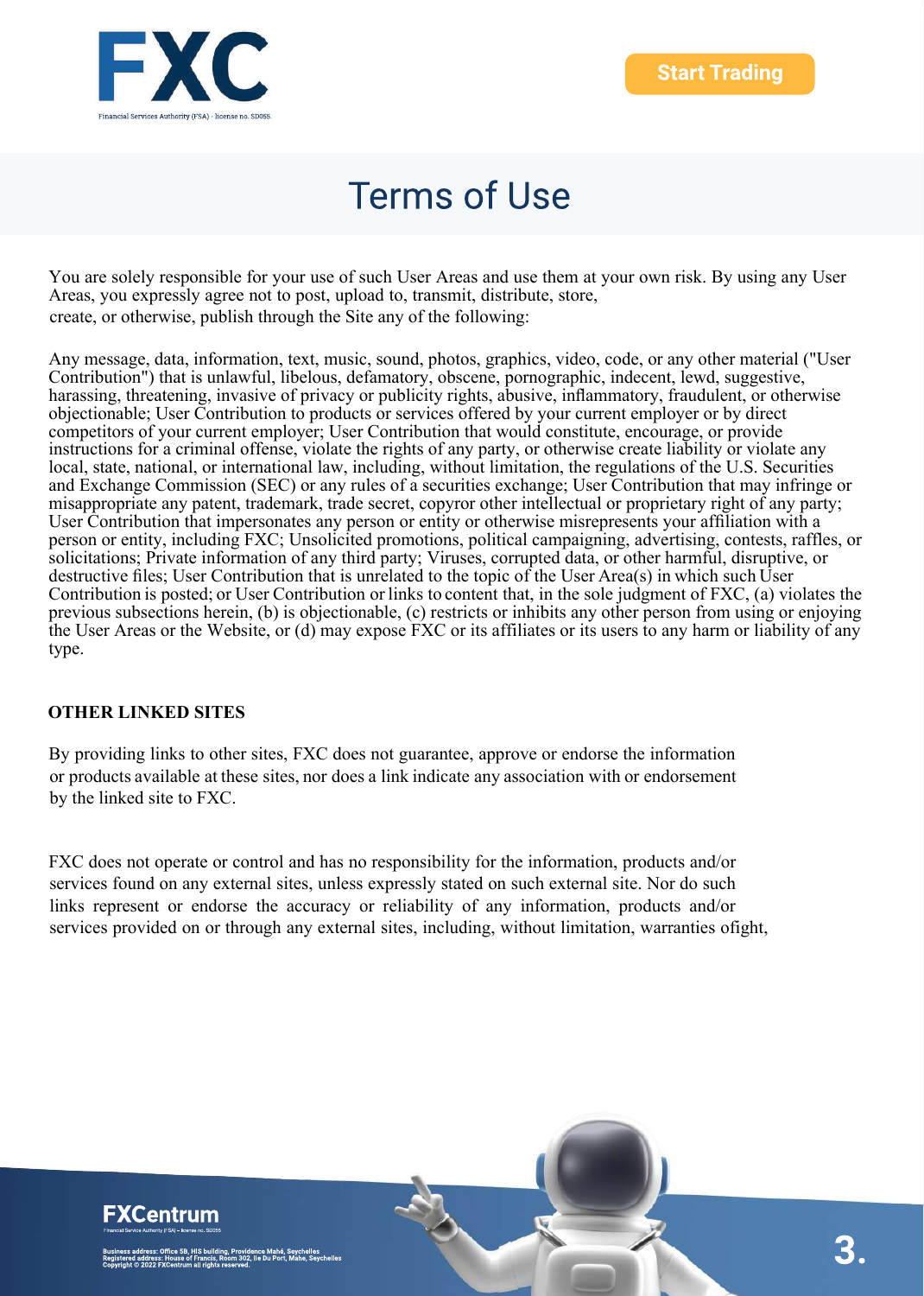

any kind, either express or implied, warranties of title or non-infringement or implied warranties of merchantability or fitness for a particular purpose. You assume complete responsibility and risk in your use of any external sites.

### **INTELLECTUAL PROPERTY STATEMENT**

All marks appearing on the Website are the registered and unregistered trademarks of FXC. FXC's trademarks may not be used in any manner that is likely to cause confusion among customers or that disparages or discredits FXC.

All Content on the Website, including, but not limited to, text, graphics, audio clips, logos, buttons, images, digital downloads, data compilations, software, icons, message boards, chat, HTML code, XML code, and other original Content (collectively the "Content") is the property of FXC or its content vendors and is protected by the U.S. and international copyright laws.

Nothing contained on the Website grants you any license or other right to any of FXC's intellectual property or to any third party's intellectual property. You may not copy, modify, distribute, display, reproduce or republish any of the data or Content contained on the Website without obtaining the prior written consent of FXC.

Any User Contribution, which shall include but is not limited to, service reviews, product reviews, user-generated data and financial data, chat, forum posts, and/or other such content that you post to the Website, will be considered non-confidential and non-propriety. By posting any User Contribution on the Website, you grant FXC and its affiliates and service providers, and each of their and FXC's respective licensees, successors, and assigns a perpetual, royalty-free, and irrevocable right and license to use, reproduce, modify adapt, publish, translate, distribute, transmit, publicly display, publicly perform, sublicense, create derivative works from, transfer, and sell any such User Contribution. You represent and warrant that you own or control all rights in and to the User Contributions, including the right to license such

User Contributions, and that all of your User Contributions do and will comply with the aforementioned terms.

### **DISCLAIMERS**

For applicable disclaimers, including limitations of liability, please see FXC's Terms & Conditions as well as Risk Disclosures.